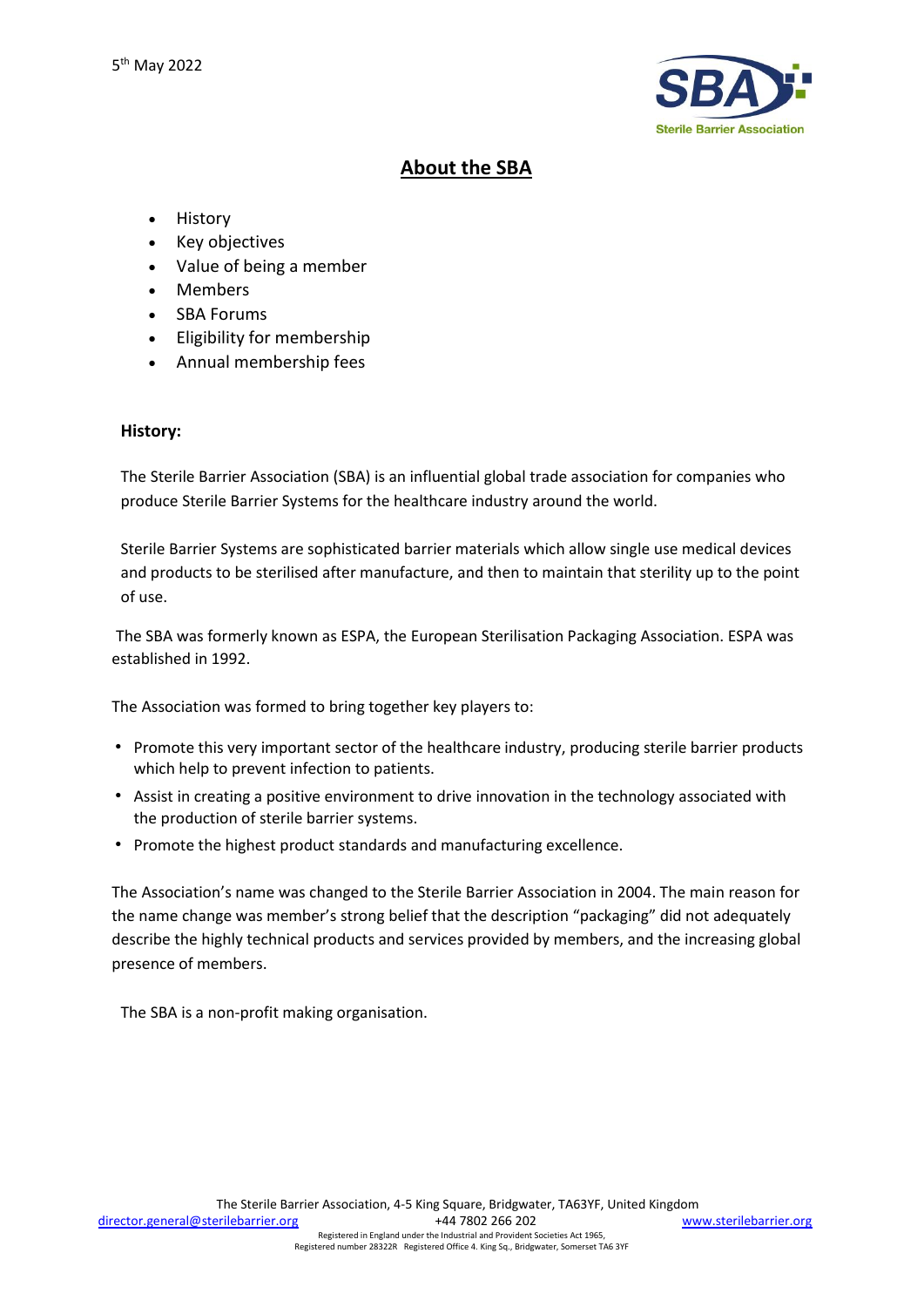

# **Key objectives:**

- To maintain, promote and seek to improve the product quality and quality standards relating to the manufacture and supply of single use sterilisation barrier systems to the healthcare industry.
- To provide a forum within which manufacturers of such products and services can discuss issues relevant to the industry.
- To consider all legislative measures and proposals that may affect the industry and agree proposals to address.
- To establish and maintain links with for example European and non-European legislative and regulatory bodies, related trade associations, and users, and to cooperate with such organisations as necessary on any matter which may affect the industry.
- To promote and influence the harmonisation of standards, practices, and procedures within our industry in Europe, and to endeavour to extend that influence into other non-European regions.
- To act as the European industry voice for Sterile Barrier Systems on all relevant matters and at all levels.

## **Value of being a member:**

- Being in a trade association where members have a reputation for supplying high quality, fit for purpose products, and high levels of service.
- Being in a trade association whose companies are recognised as having the credibility and knowledge of supplying sterile barrier systems to the healthcare industry.
- Being able to exchange experiences and information with fellow producers and suppliers.
- Having the opportunity to put forward ideas and comments to bodies responsible for the forming of legislation and standards.
- Having a common voice in lobbying.
- Being part of an organisation, which publishes papers and carries out projects on issues of common interest and benefit.
- Having the capability to better promote the value of sterile barrier systems.
- Being better able to develop and deliver educational packages, such as the correct procedures to be adopted to ensure that when SBS are removed at the point of use, sterility is not compromised.
- Benefitting from SBA commissioned market studies which only members have access to.
- Being able to better develop alliances with users and patient groups and give assistance as appropriate.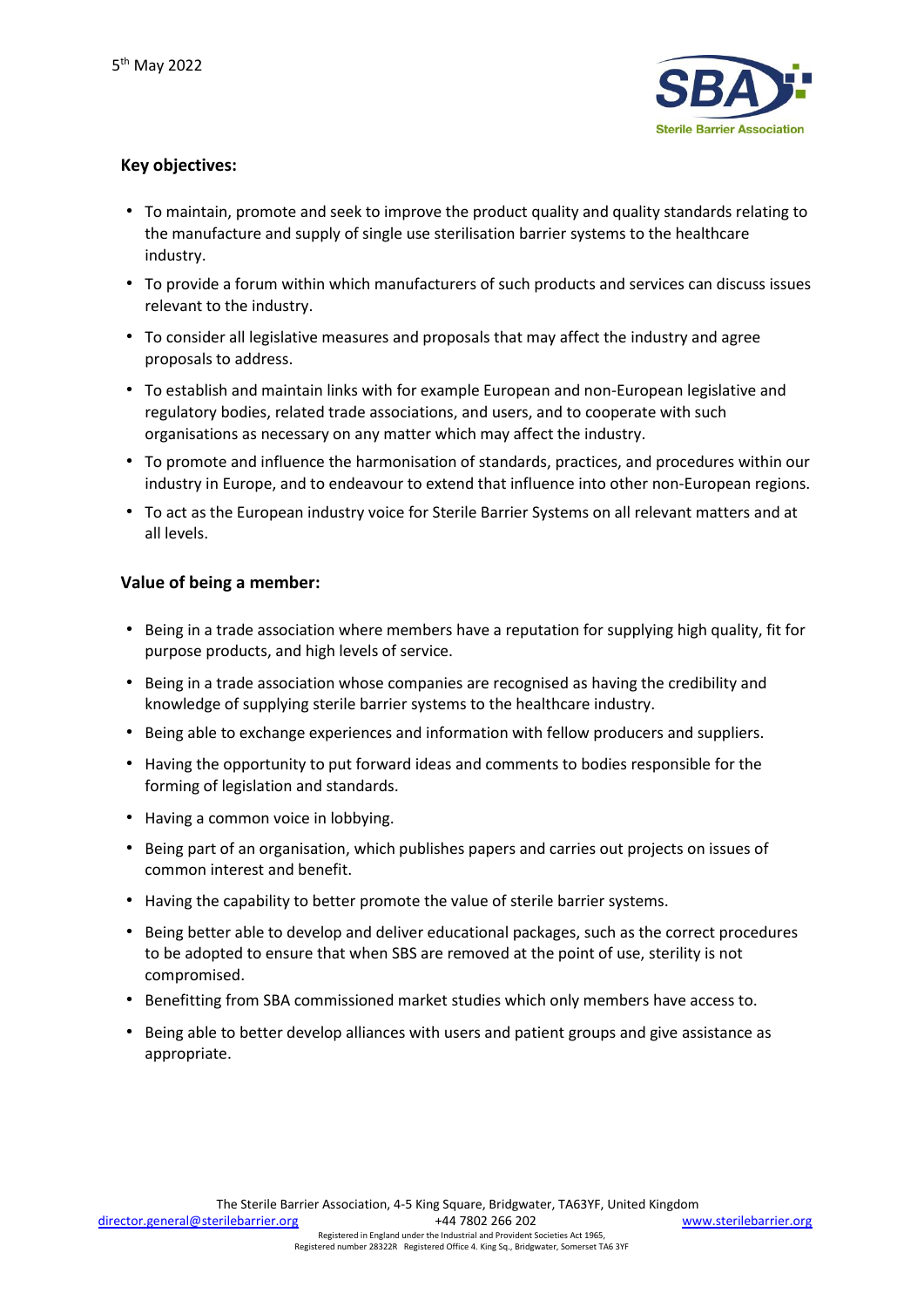

## **Members:**

The majority of members are long established and experienced international companies supplying to medical device manufacturers and hospitals around the world.

The Association has developed to include members from Europe, countries that border Europe, and the USA. Member companies operate in various stages of the supply chain, many manufacturing sterile barriers, others producing raw materials such as medical grade papers and inks, providing sterilising services, and manufacturers of processing equipment.

This all adds up to a large industry group committed to ensuring that, in partnership with their customers, they continually develop and improve products and services essential for "protecting the patient", the association's primary objective.

The current members collectively supply some 80% of the market demand for sterile barrier systems in Europe, and along with their significant sales and manufacturing facilities around the rest of the world, have a strong presence in the global market. Member companies are highly experienced with very good reputations and are able to invest significant funds into researching new innovative products.

A major and very essential mission for the SBA is to provide experts to participate in the process of forming legislation and new standards, and communicating with bodies and organisations responsible for, or having an influence on the outcome of these aspects. This is all done in the pursuit of continual improvement and supporting customers and end users and demonstrates the SBAs determination to do all that is required to ensure patient safety remains the top priority when developing or changing legislation and standards.

Members are always seeking to find more effective methods of providing information and educating customers and end users, and key to achieving this is the ongoing enhancement of the SBA website. The SBA welcomes requests from all sources on how this can be improved upon.